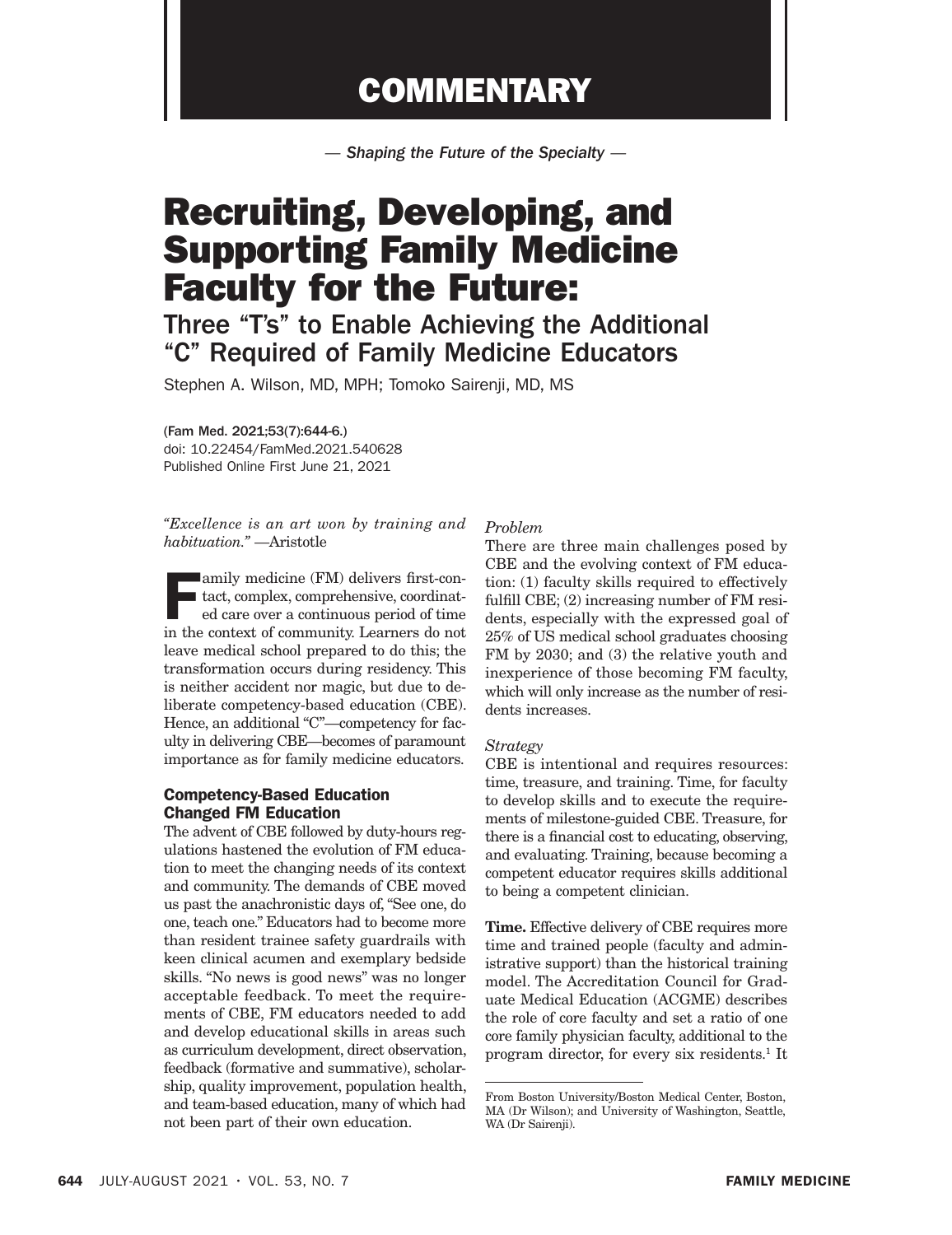does not, however, indicate the amount of time they should dedicate to the educator portion of clinician-educator. The Society of Teachers of Family Medicine (STFM) is finalizing "Joint Guidelines for Protected Non-Clinical Time for Faculty" to standardize this.

Core faculty should have 20%-30% time dedicated to nonclinical tasks vital for effective medical student and resident education, eg, direct observation, feedback, video review, assessment (learner and program), curriculum development, advising/mentoring/coaching, and remediation.

Faculty 3 or less years removed from residency should be 80%-90% clinical, directly seeing their own patients or precepting (directly and indirectly seeing patients with learners). Many of the founders of FM were "clinical giants." Too often program needs results in prematurely introducing junior faculty into managerial or leadership roles before their formations as physician and educator are complete. This rush is a disservice to them and their learners, and can result in faculty attrition due to anxiety, burnout, or a sense of imposterism.

How do we enable the thing most vital to FM education: recruiting, developing, and retaining our best and brightest as faculty? In addition to describing the work of faculty and providing them time to do it, we do this by investing additional treasure and supporting their training.

**Treasure.** Leaders in FM education frequently recount stories of losing their most promising faculty prospects to private practice due to salary and/or debt issues. According to the American Association of Medical Colleges, the 50th percentile indebtedness of 2020 graduates was \$184,009 (10th percentile, \$123,692; 90th percentile, \$230,878). Other disciplines have salary gaps between clinical and academic practitioners; however, for FM there is an additional gap of FM vs specialist compensation. For some the gap is thrice widened given the propensity for academic practices to be in areas with higher proportions of uninsured or Medicaid patients. This occurs concomitantly with call that often carries an enhanced intensity related to managing residents of variable and developing abilities, volume, and patient demographics. As such, faculty salaries should be reasonably commensurate with their local market. Loan forgiveness should be available where faculty patient practice demographics are consistent with those in federally qualified

health centers. This could come from federal, state, local, and health systems, all entities who benefit from faculty and resident work in this population.

In addition to aiding the salary aspects of recruitment and retention, financial support is also necessary to equip faculty with adequate training.

**Training.** Faculty skills training should be required, both initially and ongoing. A "see one, do one, teach one" approach is as inadequate for the educator training side of clinician-educator as it is for the clinical side.

Being FM faculty goes far beyond precepting and clinical consulting. Much has been written about the core domains, competencies, and skills required to become a competent FM faculty.<sup>2-7</sup> Within each of the typically included core domains for clinician-educators (Table 1) are a number of competencies. While it is outside the scope of this commentary to lay out a comprehensive list, here are two examples. Competencies in the domain of teaching include developing a climate conducive to learning; actively engaging learners; assessing learner's knowledge, skills, and attitudes; facilitating learners' educational goals; providing effective feedback; and reflecting on and assessing one's own teaching competence. Each of those in turn has demonstrable actions or principles.8 Competencies under professional development include leadership; administration and management; and communication, both written and oral.

Many excellent faculty prospects are either dissuaded from or desert an educator path due to personal concerns about lack of faculty skills, both academic and clinical. Despite that, FM faculty are getting younger.<sup>9</sup> STFM membership increased 8% from 2017 to 2020 with members under 40 years of age rising from 28% to 39%.9 This suggests FM educator is a first-line career pathway, no longer reserved for those who pursue private practice prior to becoming faculty. The youth movement is a byproduct of interest and need for more faculty given the increased number of residency programs and the increased requirements to effectively execute CBE. However, faculty attrition

#### Table 1: Core Domains of Clinician-Educators

- Teaching and lifelong learning
- Professional development
- Scholarship and research
- Clinical skills and care delivery